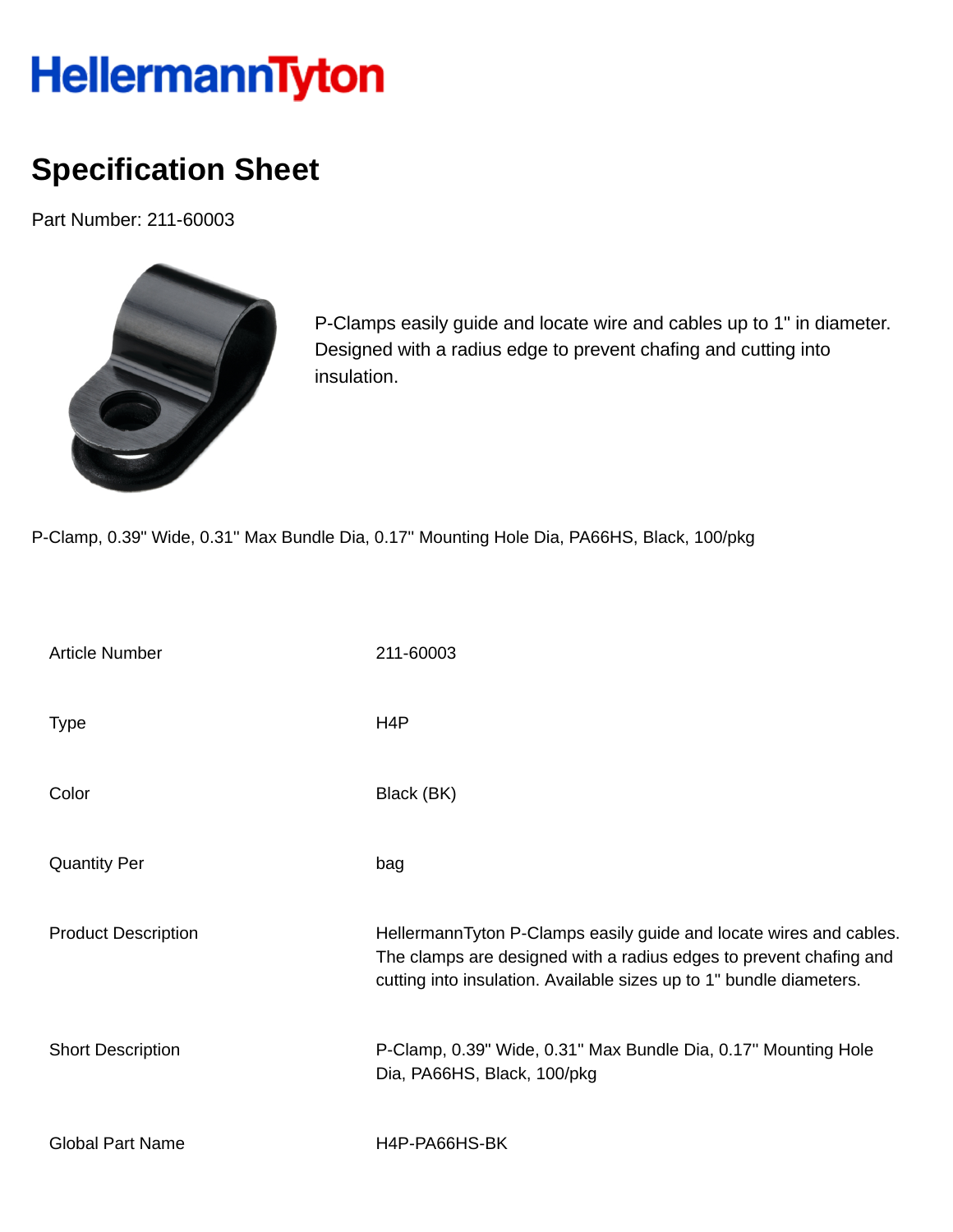| <b>Fixation Method</b>                  | screw-hole |
|-----------------------------------------|------------|
| Variant                                 | Closed     |
| Width W (Imperial)                      | 0.39       |
| Width W (Metric)                        | 10.0       |
| <b>Bundle Diameter Max (Imperial)</b>   | 0.31       |
| <b>Bundle Diameter Max (Metric)</b>     | 8.0        |
| Nominal Diameter (Imperial)             | 0.31       |
| Nominal Diameter (Metric)               | 8.0        |
| Wall Thickness WT (Imperial)            | 0.047      |
| Wall Thickness WT (Metric)              | 1.2        |
| Mounting Hole Diameter D (Imperial)     | 0.17       |
| Mounting Hole Diameter D (Metric)       | 4.2 mm     |
| Mounting Hole Diameter D Min (Imperial) | 0.17       |
| Mounting Hole Diameter D Max (Imperial) | 0.17       |
| Mounting Hole Diameter D Max (Metric)   | 4.2        |
| Mounting Hole Centers (Imperial)        | 0.39       |